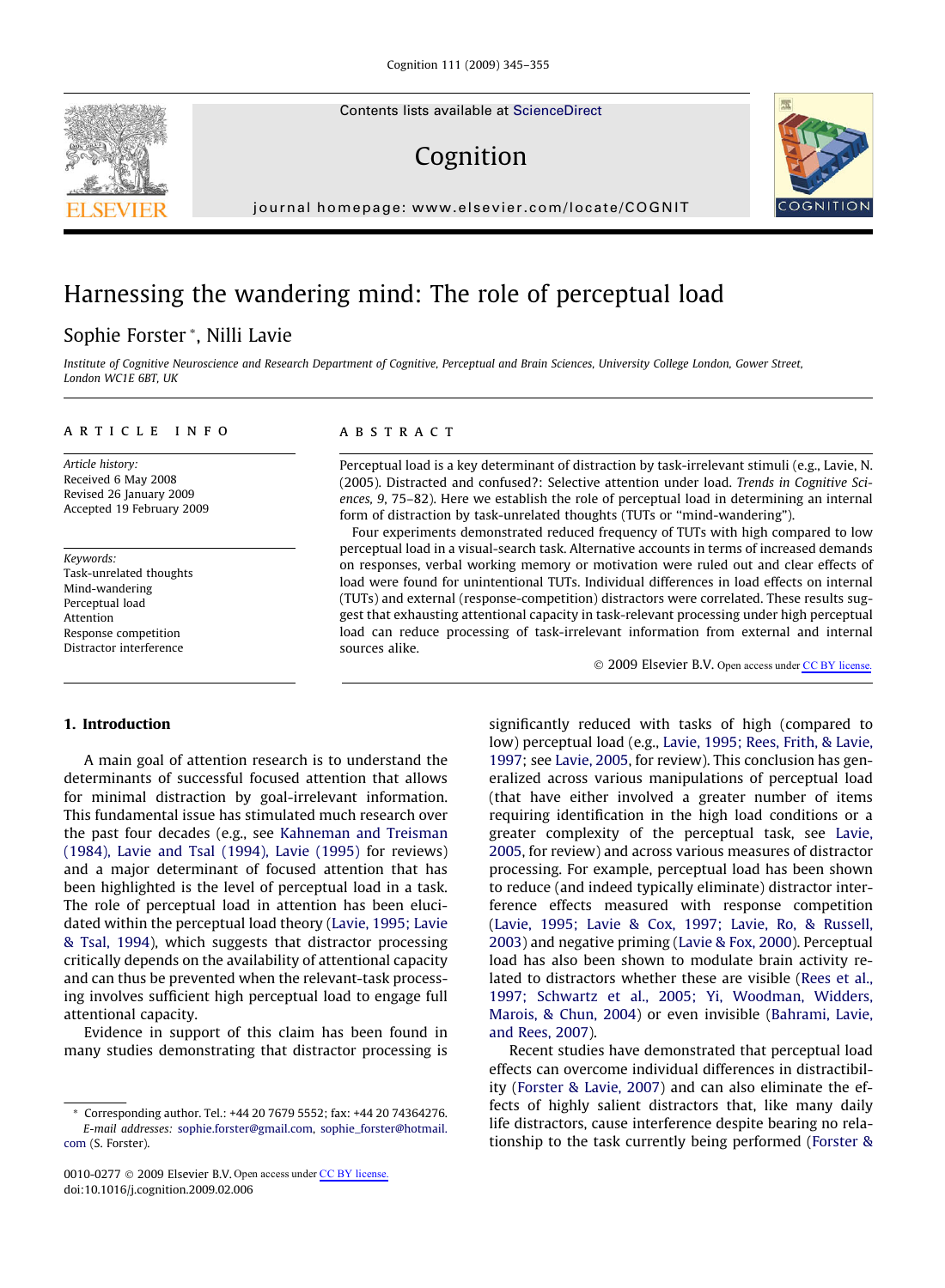[Lavie, 2008a; Forster & Lavie, 2008b](#page-9-0)). However, in daily life sources of distraction may not only be found in the external environment, but also in the form of internally generated distractions such as task-unrelated thoughts (TUTs). For example, a person may be distracted from reading this article by the intrusion of a thought about an unrelated issue - perhaps some salient recent event in his or her daily life. The purpose of this paper is to clarify whether the established role of perceptual load in determining task-irrelevant processing would also apply to internal sources of potential distraction, such as distraction by TUTs.

We reasoned that, similarly to the role of load in processing task-irrelevant information from external sources, the processing of task-irrelevant information from internal sources such as mind-wandering may also be determined by perceptual load. The load research we previously mention has established that processing of task-irrelevant stimuli with very different contents (e.g., verbal vs. visual and complex stimuli such as words or visual scenes vs. simple stimuli such as letters or contrast and motion, [Brand-D'Abrescia & Lavie, 2007; Lavie, 2006; Macdonald](#page-9-0) [& Lavie, 2008; Rees et al., 1997; Schwartz et al., 2005](#page-9-0)) and sources (e.g., different sensory modalities, conscious as well as unconscious processes, e.g., [\(Bahrami, Carmel,](#page-9-0) [Walsh, Rees, & Lavie, 2008; Cartwright-Finch & Lavie,](#page-9-0) [2006; Dalton, Lavie, and Spence, 2008; Macdonald & Lavie,](#page-9-0) [2008](#page-9-0)) is modulated by the level of load in the task-relevant processing. These findings provide support for the Load Theory claim that the processing of any task-irrelevant information (be it verbal or visual, simple or complex, conscious or unconscious, in one sensory modality or another, and so forth) requires limited-capacity attention and can therefore occur only when the processing of task-relevant information leaves some spare attentional capacity (under conditions of low perceptual load). We thus reasoned that higher perceptual load that would engage more attentional capacity in the processing of task-relevant information may reduce the processing of task-irrelevant information not only from external sources (e.g., visual distractors) but also from internal sources (e.g., mind-wandering) in the present study.

## 1.1. Mind-wandering measures and previous findings

In comparison to the extensive body of research examining the attention principles that govern distraction by external stimuli, the topic of attention and distraction by mind-wandering has been relatively understudied, perhaps due to lack of any truly objective method for directly measuring the occurrence of such a highly subjective phenomenon. However, laboratory measures of mind-wandering have been developed (e.g., measuring TUT occurrence with probe-caught methods, whereby on the appearance of a probe the subject has to report whether or not they had just experienced TUT), and studies using these methods suggest that mind-wandering is a ubiquitous and potent source of distraction: TUTs often occur unintentionally and interfere with performance on a range of tasks from signal detection tasks to encoding and reading tasks [\(Schooler, Reichle, & Halpern, 2004; Segal & Fusella,](#page-9-0)

[1970; Smallwood, Baracaia, Lowe, & Obonsawin, 2003;](#page-9-0) [Smallwood, O'Connor, Sudberry, Haskell, & Ballantyne,](#page-9-0) [2004; Smallwood, McSpadden, & Schooler, 2007](#page-9-0); see also [Smallwood & Schooler, 2006; Smallwood, Fishman, &](#page-9-0) [Schooler, 2007](#page-9-0) for review).

Despite these apparent distracting effects of mind-wandering, however, no study as yet has demonstrated any causal role for focused attention in determining levels of TUT. A number of studies have directly manipulated task factors that were found to decrease the level of task-unrelated thoughts, $1$  but none has yet used an established manipulation of focused attention. Moreover, in almost all cases these manipulations are likely to have interfered directly with the very ability to produce or maintain a thought. Thus the role of focused attention in TUTs (or mind-wandering) remains unclear.

For example, it has been shown that working memory load can reduce TUT ([Teasdale et al, 1995; Teasdale,](#page-9-0) [Proctor, Lloyd, & Baddeley, 1993](#page-9-0)), yet working memory is clearly needed in order to provide a mental work space for thought (for example one would need to maintain the start of the thought in order to develop its semantics in a coherent manner in which the end relates to the start, see [Baddeley \(1986\)\)](#page-9-0). It has also been shown that performing a task relative to no task at all or increasing stimulus presentation rates can reduce the rates of TUT reports (e.g., [Giambra, 1995; McKiernan, D'Angelo, Kaufman, &](#page-9-0) [Binder, 2006\)](#page-9-0). However, not only do conditions of task performance (compared to no task performance) and faster (vs. slower) presentation rates involve a higher working memory load, but they also involve increased demands on responses (as with higher presentation rate the response rate is also higher). The simple act of making a response has been shown to directly interfere with the rate of TUT reports (e.g., see [Antrobus \(1968\)](#page-9-0)). By contrast, here we ask whether it is possible to reduce task-unrelated thoughts by engaging more attentional capacity in a task with high (compared to low) perceptual load, without directly drawing on thought or response components that are clearly part and parcel of the production or report of any thought.

The suggestion of a recent review of the mind-wandering literature that the rate of TUTs reported is higher in tasks that require only ''superficial engagement" compared to those that require moderate or deeper levels of engagement ([Smallwood, Fishman et al., 2007\)](#page-9-0) is encouraging for our present load hypothesis. However, the broad term ''task-engagement" may encompass a number of factors in addition to attention (e.g., changes in the overall level of motivation, interest and arousal, as well as the engagement of processes such as working memory and thought) and the tasks presumed in the review to involve differing levels of task engagement (e.g., signal detection tasks were assumed to involve superficial engagement, whereas reading tasks were assumed to always involve deep engagement) also differed in terms of many of these factors. Therefore any variation in the rate of TUTs reported during

 $1$  Note that we restrict our review only to manipulations that produced significant effects on the level of TUT reported.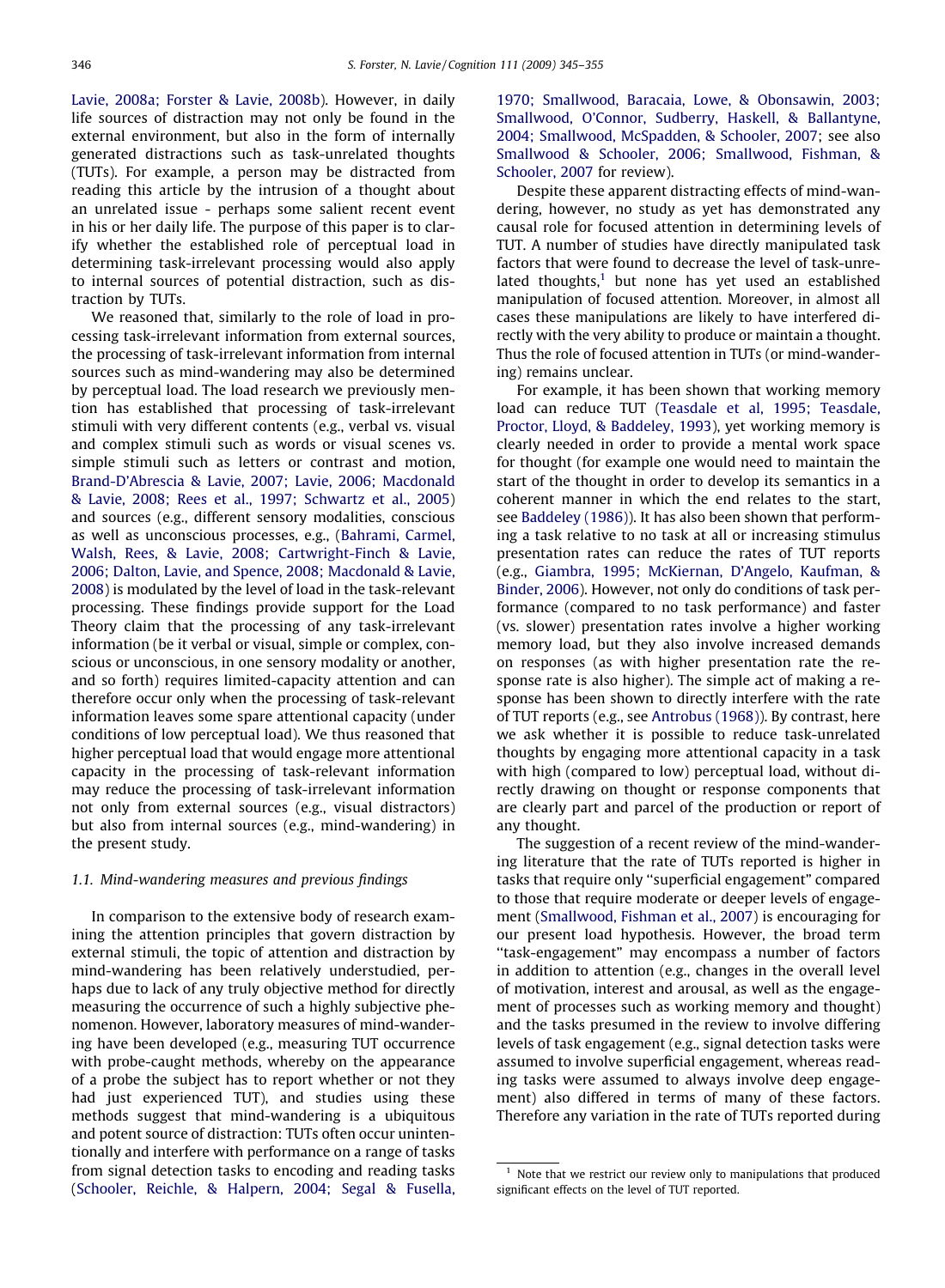these different tasks cannot be safely attributed solely to the level of attentional engagement, rather than to these other factors.

Recent findings of an association between the speeding of responses in a go/no go task (which may reflect less careful task-performance stemming from reduced taskengagement) and a higher rate of TUT reports ([Smallwood](#page-9-0) [et al., 2004; Smallwood, McSpadden et al., 2007\)](#page-9-0) also provide some suggestive evidence that the level of attentional engagement in a task may determine TUT. However, changes in the speed of responses may be driven by a number of factors other than attentional engagement in the task (e.g., practice, arousal, motivation). Furthermore, in the absence of any manipulation of attention it is impossible to determine whether it was the speeding of responses (and putative task-disengagement it reflects) that led to a higher rate of TUT or whether the occurrence of TUT led to the putative attention disengagement and hence the speeding of the task responses.

The present study is thus the first to examine whether focused attention plays a causal role in determining mind-wandering, by directly manipulating the level of demand on attentional capacity (through our manipulation of perceptual load) in visual search: a paradigmatic and widely used attention task.

Finally, it is important to note that some effects of a secondary task or working memory load on mind-wandering have previously been interpreted as indicating that mindwandering draws on central executive resources (e.g., [Smallwood & Schooler, 2006; Teasdale et al., 1995](#page-9-0)) and in some cases these have been referred to as ''executive attention" ([Smallwood & Schooler, 2006\)](#page-9-0). However recent advances in attention research demonstrate that 'attention' cannot be used as an umbrella term encompassing all limited-capacity processes, instead it is important to distinguish between the effects on focused attention of capacity limits in perception vs. in executive control processes. Whereas exhausting perceptual capacity in tasks of high perceptual load reduces distractor processing and thus improves focused attention, load on executive control processes such as working memory during selective attention tasks has the opposite effect of increasing rather than decreasing distractor processing. Since load on working memory reduces its availability to actively maintain focused attention in line with current stimulus processing priorities the irrelevant distractor stimuli gain more processing access (e.g., [De Fockert, Rees, Frith, & Lavie, 2001](#page-9-0); [Lavie, 2000; Lavie, Hirst, de Fockert, & Viding, 2004\)](#page-9-0).

We consider the implications of this dissociation for mind-wandering later (in the General Discussion). For now we note that in the present study, given our focus on perceptual load rather than executive control, our manipulation of perceptual load was designed to minimize any confounding involvement of higher levels of executive control resources with the increase in perceptual load.

To this end we incorporated thought probes into a typical perceptual load paradigm involving a visual search task in which the number of search non-targets was varied (from one to six items) to produce high or low perceptual load (e.g., [Lavie, 1995; Lavie, 2005; Lavie & Cox, 1997](#page-9-0)). The manipulation of perceptual load through the number of search non-targets<sup>2</sup> (often termed "set size") is very well established (see [Lavie \(2005\)](#page-9-0) for review) and has been shown to reduce distractor perception and related activity in the visual cortex in many previous studies (see [Macdonald and Lavie \(2008\)](#page-9-0) for a recent demonstration and review).

Notice in particular that the controlled aspects of the task (e.g., maintaining the target template in working memory) remain constant across the levels of perceptual load, only the number of search items is varied. As such, this increase in the number of items places demands on perceptual search processes (e.g., serial spatial scanning of a greater number of search items, see [Treisman \(1988\),](#page-10-0) [Treisman and Gelade \(1980\)\)](#page-10-0) rather than control processes. Indeed, previous research has indicated that increasing perceptual load in this task does not interfere with working memory task performance, nor does it interact with the effects of working memory load on distraction (e.g., [Lavie et al., 2004; Logan, 1978](#page-9-0)). Thus, any effects of perceptual load on TUT in this task are unlikely to reflect direct interference with thought components, or with their executive control (e.g., by blocking working memory).

#### 2. Experiment 1

In Experiments 1a and 1b participants performed a letter search task with high and low perceptual load, during which they responded to thought probes. In the original perceptual load paradigm on which our task is based ([Lavie](#page-9-0) [& Cox, 1997\)](#page-9-0) feedback was given for errors in the form of a brief ''beep" tone. As the error rate is typically higher in the high load condition this means that the high load condition would be associated with more frequent feedback tones. It was therefore important to establish that any reduction in the level of TUT reports under high perceptual load did not simply reflect an effect of the greater number of feedback tones in this condition. For example, as abrupt onsets have been shown to capture attention during the performance of an external task (e.g., see [Jonides and Yantis \(1988\),](#page-9-0) [Yantis and Jonides \(1984\)](#page-9-0)), the greater number of abrupt sound onsets in the high load condition might capture attention towards the external environment and task and therefore away from any task-unrelated thoughts. In addition, the higher level of feedback may have increased motivation to remain on task in the high (compared to low) load condition. Indeed feedback tones can be used to improve participants' ability to maintain sustained attention to a task (e.g., [Manly et al., 2004](#page-9-0)). For this reason, we ran two versions of Experiment 1, with and without the error feedback. Participants in Experiment 1a were presented with error feedback, but those in Experiment 1b were given feedback only during the practice trials and not during the main task performance.

<sup>&</sup>lt;sup>2</sup> Note that the effects of perceptual load have previously been demonstrated using both manipulations of set size and manipulations of the complexity of processing demands (e.g., see [Lavie \(1995\)](#page-9-0) for review see [Lavie \(2005\)\)](#page-9-0). We have chosen to use the search set size manipulation for this study as this manipulation has been shown not to interfere with working memory task performance, as discussed above.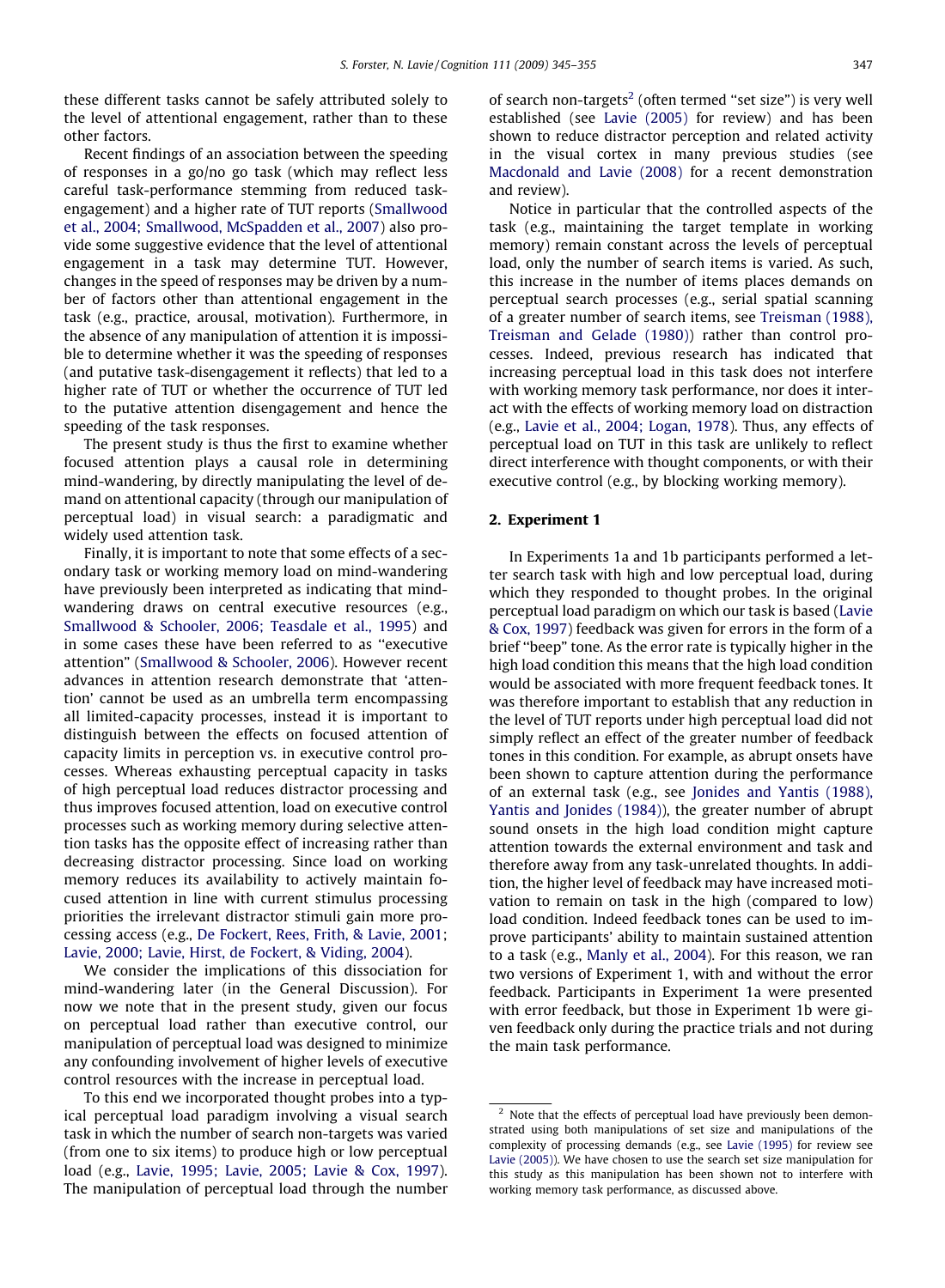## 2.1. Method

## 2.1.1. Participants

All participants in the reported experiments were volunteers recruited from University College London subject pool and had normal or corrected to normal vision. Ten participants (three males, 20–35 years old) participated in Experiment 1a. Fourteen participants (three males, 8– 35 years old) participated in Experiment 1b. The data from one additional participant in Experiment 1b was not included in the analysis as this participant performed at chance level on the task.

#### 2.1.2. Stimuli and procedure

E-Prime was used to program and run the experiment. All stimuli were presented in white on a black background, on a 15 in. monitor and at a viewing distance of approximately 60 cm. Each trial in the visual search task began with 500 ms black screen interval, followed by a fixation point presented for 500 ms in the centre of the screen. This was followed immediately by the stimulus display, consisting of six letters arranged to form a circle (with the radius subtending  $1.6^{\circ}$  degrees of visual angle), presented for 100 ms. Participants were required to search the display for a target letter (either X or N, subtending 0.6°  $\times$  0.4°) and respond using the numerical keypad by pressing the 0 key if the target was an  $X$  and the 2 key if the target was an N. In Experiment 1a, a 90 ms beep sounded on incorrect responses or if the participant failed to respond within a 3000 ms time window. In Experiment 1b, participants were given this same feedback during the practice trials, but were given no feedback during the main experimental trials. In the low load condition the five non-target letters were all small Os (subtending  $0.15^{\circ}$ ), whereas in the high load the non-target letters were heterogeneous angular letters (selected at random from H, K, M, Z, W, V). All combinations of target identity and position were fully counterbalanced.

Participants performed 3 slower low and high load example trials before receiving definitions and examples of task-related and task-unrelated thoughts. Task related thoughts were defined as being thoughts about any aspect of the task being performed at that moment, with examples being ''where is the target letter?" or ''oops, I've pressed the wrong button". Task-unrelated thoughts were defined as being thoughts about anything other than the task being performed, with examples being ''my lecture this morning was boring." or ''I must stop by the supermarket on the way home." Participants then completed twelve practice trials of each level of load with a practice thought probe after each set of twelve trials. The thought probe consisted of the question ''What were you thinking just now?". Participants were instructed to report the thought that had been passing through their mind in the moment just before the probe appeared. Onscreen instructions asked the participant to press A if they were thinking about the task that they were performing, and to press Z if they were thinking about something unrelated to the immediate task. Participants were told that during the letter task they should keep their fingers ready on the relevant keys and try to focus on the task in order to respond as fast as

possible while also maintaining a high level of accuracy. They were told that there would be no need to prepare for the thought probes (e.g., by keeping their fingers on the response keys) before they appear on screen, as instructions for the responses to the thought probes would be presented with each probe. They were also reassured that there was no right or wrong answer to the probe question and that their probe responses were not being timed, so they should therefore simply respond honestly to the question. Participants then completed eight high load and eight low load blocks of 48 trials in the order ABBAABBA-ABBAABBA (counterbalanced between participants), with a thought probe presented at the end of each block.

## 2.2. Results and discussion

All RT analyses in the experiments reported here were conducted only on trials to which a correct response was made. Analyses of RTs and percentage error (PE) rates in the high and low load conditions replicated previous findings (e.g., [Lavie & Cox, 1997](#page-9-0)), confirming that the increase in the relevant search set size (through the number of angular letters) was effective in increasing load. Participants' RTs were significantly longer under high load (for Experiment 1a  $M = 644$  ms; for Experiment 1b  $M =$ 706 ms) than under low load (for Experiment 1a  $M =$ 486 ms; for Experiment 1b  $M = 490$  ms, t (9) = 14.11, SEM = 11.20,  $p < .001$ ,  $d = 9.41$  for the difference in Experiment 1a;  $t(13) = 11$ , SEM = 19.66,  $p < .001$ ,  $d = 6.10$  for the difference in Experiment 1b).

The high load condition was also associated with a significantly higher PE rate (for Experiment 1a,  $M = 16.4\%$ ; for Experiment 1b,  $M = 9.9\%$ ) than the low load condition (for Experiment 1a,  $M = 7.2\%$ , for Experiment 1b,  $M = 4.7\%$ ), t  $(9) = 5.18$ , SEM = 1.78,  $p = .001$ ,  $d = 3.45$  for the difference in Experiment 1a;  $t(13) = 4.99$ , SEM = 1.03,  $p < .001$ ,  $d = 2.77$  for the difference in Experiment 1b.

Across the load conditions, the percentage of thought probes to which a TUT was reported varied between 25% and 88% ( $M = 52.63$ %, S.D. = 16.19). Importantly, paired ttests confirmed our main prediction that perceptual load would reduce TUTs: As can be seen in [Fig. 1,](#page-4-0) the percentage of TUTs reported was significantly reduced in the high load condition (for Experiment 1a,  $M = 48.9$ %, for Experiment 1b,  $M = 44\%)$ , compared to the low load condition (for Experiment 1a,  $M = 61.6$ %, for Experiment 1b,  $M = 57.5$ %),  $t$  (9) = 2.40, SEM = 5.29,  $p$  = .04,  $d$  = 1.60 for the difference in Experiment 1a,  $t$  (13) = 2.16, SEM = 6.24, p = .05,  $d = 1.20$  for the difference in Experiment 1b. Clearly then, Experiment 1b establishes that the load effects on TUT persist in the absence of any feedback and so cannot be attributed to the greater likelihood of error feedback in the high (compared to low) load condition.

A mixed model ANOVA with the between-subject factors of experiment (Experiments 1a and 1b) and the within-subject factor of load (low, high) revealed that the somewhat surprising numerical trend for an increase (rather than decrease) in the rate of TUT reports in Experiment 1a  $(M = 55.25%)$  compared with Experiment 1b  $(M = 50.75\%)$  was not significant and neither was the interaction of experiment and load (both  $Fs < 1$ ). The finding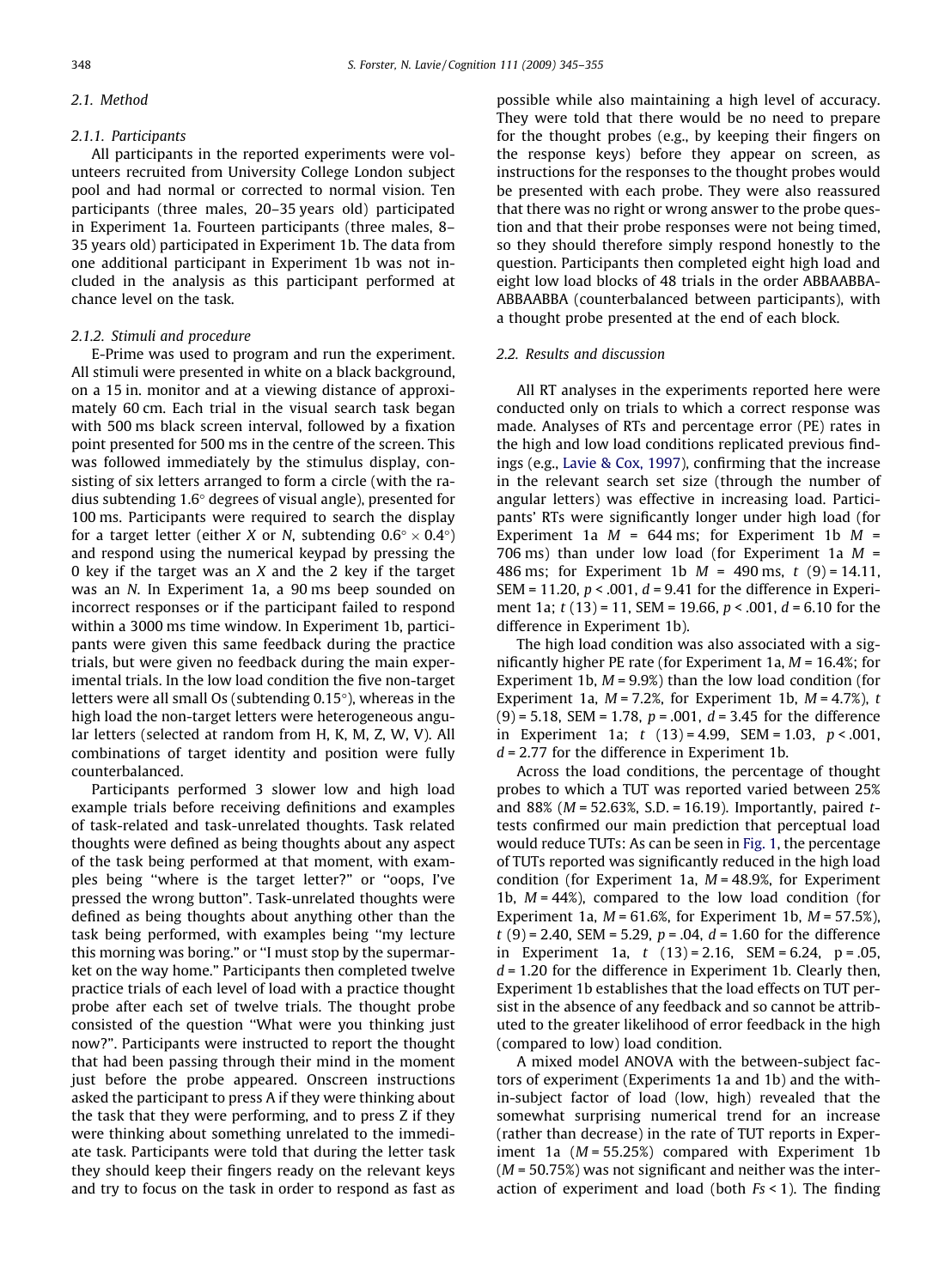<span id="page-4-0"></span>

Fig. 1. Percentage of probes at which a task-unrelated thought (TUT) was reported under high and low perceptual load in Experiments 1–3.

that TUT reports were clearly not reduced with the presence of feedback (in Experiment 1a) does not rule out the possibility that feedback can reduce TUT reports when subjects are explicitly instructed to use the feedback as a reminder to stay on task (cf. [Manly et al., 2004\)](#page-9-0). However, by demonstrating clear effects of load on TUT in paradigms both with and without feedback we have ruled out the any alternative interpretation of these load effects as being driven by the greater levels of feedback in the high load condition.

In addition, we note that, as each trial was triggered by the response to the previous trial, the greater RTs in the high load condition would have also resulted in a slower stimulus presentation rate in this condition. However, as previous studies (e.g., [Antrobus, 1968; Giambra, 1995](#page-9-0)) have consistently reported increases in TUT as stimulus presentation rate decreases, our finding of a decrease in TUT reports under high load cannot be accounted for by the slower stimulus presentation rate in this condition.

Thus, Experiment 1 establishes that perceptual load, already known to be a powerful determinant of the processing of task-unrelated stimuli in the external world, may also determine the level of internal distractors in the form of task-unrelated thoughts. As no error feedback was given in Experiment 1b, these effects cannot be attributed to any effect of feedback (e.g., in capturing attention towards the task or in increasing the overall level of motivation in the high load compared to the low load condition).

## 3. Experiment 2

In Experiment 2 we sought to rule out any component of verbal working memory load in our task. As we used letters as search stimuli in Experiment 1 it could be argued that, in addition to increased perceptual demands, the verbal working memory demands in the high load condition (in which participants were required to discriminate the target letter from amongst five different non-target letters) were also greater than those in the low load condition (in which the five non-target letters were all Os and therefore only two letters could potentially be verbalized). The reduced level of TUTs under high load therefore could have simply reflected the suppression of verbal TUTs by participants' internal verbalization of the larger letter search

set under high load. To rule out this possibility, in Experiment 2 we used Hebrew letters for the search stimuli and recruited English participants who were unfamiliar with Hebrew, so that our search stimuli now appeared as meaningless shapes in both of the low and high load conditions.

#### 3.1. Method

#### 3.1.1. Participants

Twelve new participants (two males, 8–23 years old) participated in Experiment 2. None of the subjects were able to read Hebrew or name any Hebrew letters.

## 3.1.2. Stimuli and procedure

All stimuli and procedure were identical to those used in Experiment 1a, with the exception that Hebrew letters were used in place of the search letters of the previous experiments (see [Fig. 2](#page-5-0) for an example stimulus display). The target letters were ' $\eta$ ' (mapped to the response key 2) and  $\lambda'$  (mapped to the response key 0). In the low load condition the non-targets were all small dots (subtending  $0.2^{\circ} \times 0.2^{\circ}$ ). In the high load condition three Hebrew non-target letters, selected at random from the set  $\frac{1}{2}$ ,  $\frac{1}{2}$ , were presented with equal likelihood in three of the five positions not occupied by the target, with the remaining two positions occupied by small dots. All letters subtended between  $0.6^{\circ}$  and  $0.9^{\circ}$  vertically by  $0.4^{\circ}$  horizontally and were presented in gray for 100 ms exposure duration as before.

A set size of four was used in the high load condition as pilot testing had indicated that, using the Hebrew stimuli with non-Hebrew speaking participants, this set size was sufficient to induce an increase in RTs and error rate of a similar magnitude to that associated with the increase in load in Experiment 1. In addition, in order to ensure that the high load condition did not involve a greater verbal processing load than the low load condition (due to any verbal processing of the added non-target symbols) we asked three independent judges to complete the eight high load blocks used in the actual experiment (following the same experimental procedure) and, immediately following the final trial, to answer the following questions: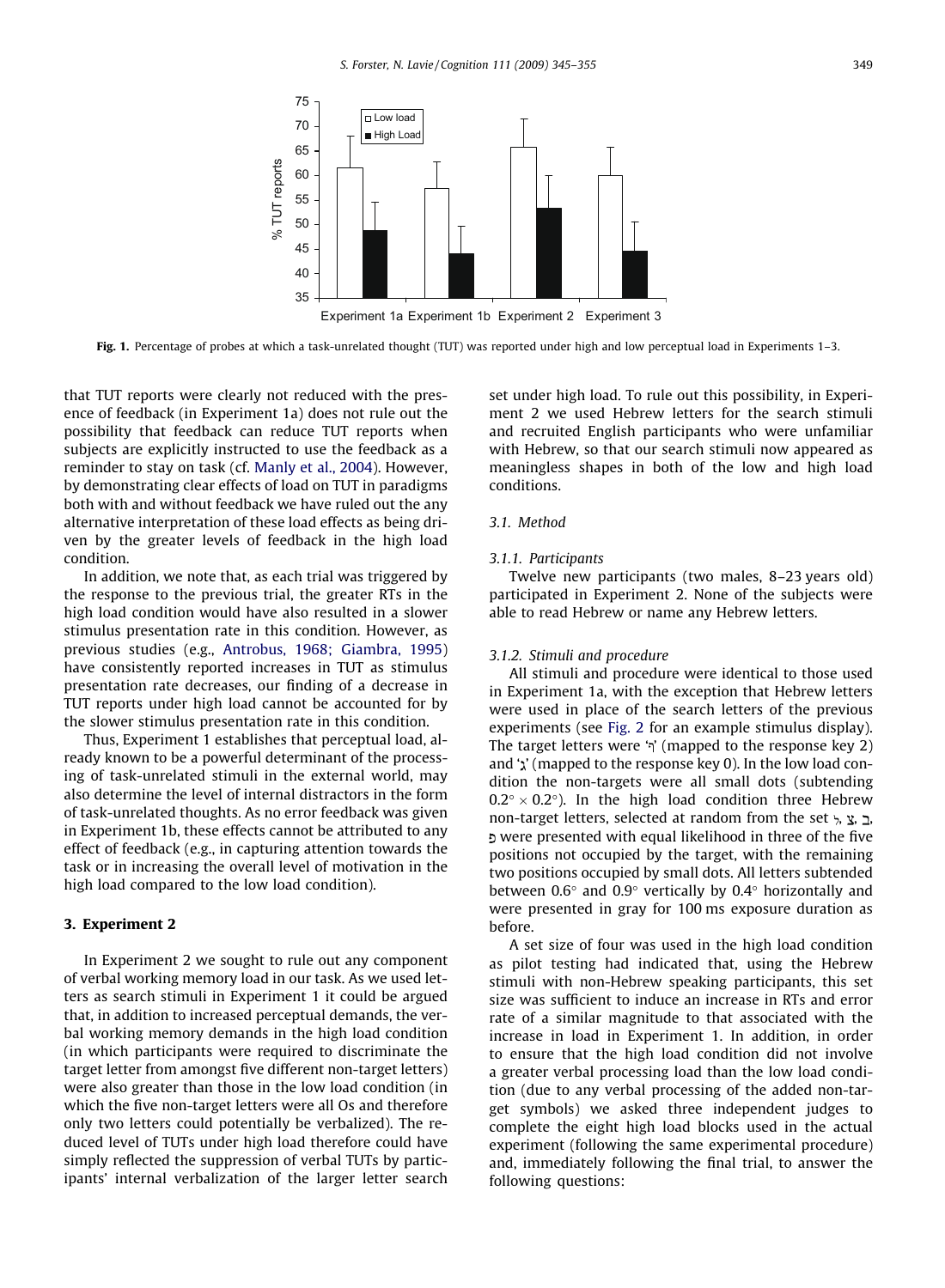<span id="page-5-0"></span>

Fig. 2. Example stimulus displays with low and high perceptual load in Experiment 2.

- 1. Did you, at any point during the experiment, assign verbal names to any of the symbols that you saw on screen? If so please could you write these down on the sheet of paper beside you, and also indicate whether these were target symbols or non-target symbols.
- 2. Did you, at any point in the experiment, have verbal thoughts relating to specific symbols? If so please could you write them down, indicating whether each thought was about a target or non-target symbol.

Although two out of the three judges indicated that they had assigned a verbal label to one of the two target symbols (''shoe" or ''boot"), none of the judges had assigned any verbal names or reported any verbal thought associated with the non-target symbols. Note that any verbal demands associated with the target letters remained constant across the two load conditions.

## 3.2. Results

As in Experiment 1, the RT and error data showed the expected effects of perceptual load. RTs under high load were significantly longer ( $M = 719$  ms) than under low load  $(M = 547 \text{ ms})$ ,  $t(11) = 7.87$ , SEM = 21.89,  $p < .001$ ,  $d = 4.75$ for the difference. The PE rate was also significantly higher under high load  $(M = 10.25%)$  than under low load  $(M = 6.41\%)$ ,  $t(11) = 2.34$ , SEM = 1.64,  $p = .039$ ,  $d = 1.41$  for the difference.

The key finding of this experiment was that the participants again reported less TUTs in the high perceptual load condition ( $M = 53.15\%$ ), compared to low load condition  $(M = 65.62\%)$ , t  $(11) = 2.43$ , SEM = 5.10, p = .033, d = 1.47 for the difference (see [Fig. 1\)](#page-4-0). Thus, Experiment 2 establishes that the effect of perceptual load on the rate of TUT reports does not require the use of familiar verbal material that could serve to load verbal working memory and thus directly block the mental workspace for thought.

## 4. Experiment 3

In Experiment 3 we examined whether the reduction in the rate of TUTs reported under high perceptual load re-

flects an effect of load on deliberate TUTs or on unintentional TUTs. Previous perceptual load research suggests that the effects of perceptual load would not be confined just to deliberate TUTs: Increasing perceptual load has previously been found to eliminate interference even from potent task-irrelevant distractors that interfere with task performance in conditions of low perceptual load despite participants' attempts to ignore them (e.g., [Forster & Lavie,](#page-9-0) [2008a; Lavie, 1995\)](#page-9-0) This leads us to predict that high perceptual load would be capable of reducing the rate of unintentional intrusions by TUTs. Alternatively, however, one might argue that for internal sources of irrelevant distraction high perceptual load could merely reduce the deliberate intention to engage in TUT (for example, because the high load task may be less boring) but would have no effect on those TUTs that intrude into the mind unintentionally. To examine this issue, in Experiment 3 participants were probed as to whether any task-unrelated thought they may have had was deliberate or unintentional.

#### 4.1. Method

#### 4.1.1. Participants

Eighteen new participants (five males, 18–33 years old) participated in Experiment 3.

#### 4.1.2. Stimuli and procedure

The stimuli and procedure were the same as those used in Experiment 1a, with the exception that following the response to the thought probe the participants were presented with an additional probe asking them to indicate whether the reported TUT was deliberate or unintentional by pressing either the X or C keys respectively (or by pressing the A key if no TUT was reported). The following explanation of deliberate and accidental TUTs was given to the participants before they started the experiment: ''Sometimes people may, for one reason or another, deliberately allow their mind to wander from a task that they are performing. This is a deliberate TUT. Other times a person may be really trying to concentrate on a task but somehow accidentally their mind wanders off to think about something else, unrelated to the task. This is an unintentional or acci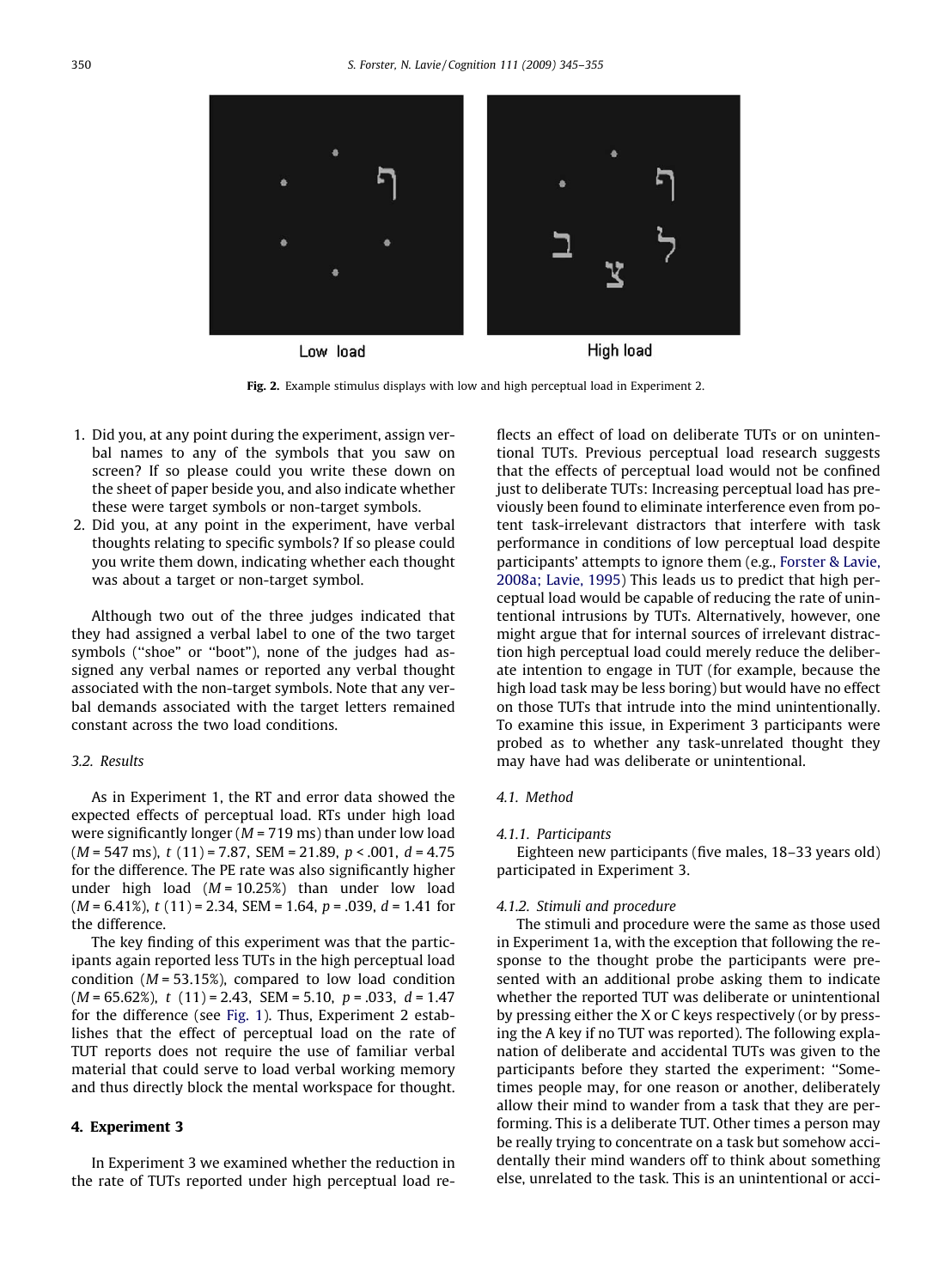dental TUT." Participants were informed that there was no right or wrong response to this question and that they should simply be honest.

## 4.2. Results

As in the previous experiments, RT and PE data showed the expected effects of perceptual load. RTs were longer in the high load condition ( $M = 679$  ms) compared to the low load condition  $(M = 516 \text{ ms})$ ,  $t(17) = 14.07$ , SEM = 11.95,  $p < .001$ ,  $d = 6.82$  for the difference. PE rates were also significantly higher in the high load condition  $(M = 10.17\%)$ , compared to the low load condition  $(M = 4.61\%)$ , t  $(17) = 5.76$ , SEM = 0.97,  $p < .001$ ,  $d = 2.79$  for the difference.

The TUT reports were entered into a within-subject AN-OVA with the factors of perceptual load (low, high) and intention (deliberate, unintentional). As can be seen in Fig. 3, the ANOVA showed a main effect of perceptual load that replicated the results of previous experiments: The rate of TUTs reported under low perceptual load  $(M = 60.06%)$  was significantly reduced under high perceptual load  $(M = 44.87\%)$ ,  $F(17) = 13.05$ ,  $MSE = 81.65$ ,  $p = .002$ ,  $\eta_p^2 = .356$ . There was also a main effect of intention: unintentional TUTs were reported on a significantly greater percentage of trials  $(M = 38.28%)$  than deliberate TUTs  $(M = 13.89\%)$ ,  $F(17) = 9.41$ , MSE = 1083.95,  $p = .007$ ,  $\eta_p^2$  = .434. The interaction between load and intention was not significant,  $F(17) = 2.33$ , MSE = 222.20,  $p = .145$ ,  $\eta_p^2$  = .120. However, the low rate of deliberate TUTs found in this experiment makes this measure insensitive to show any effect or interaction. For this reason we confine our conclusion to the unintentional TUTs only. With respect to these, the results of Experiment 3 clearly show that high perceptual load can reduce intrusions by unintentional task-irrelevant thoughts. This finding has important implications both for predicting the ability to pay attention to a task with minimal distraction by unintentional TUTs in daily life and for clinical populations (e.g., ADHD). We discuss these in greater detail in Section 6.

#### 5. Experiment 4

Having established the effects of perceptual load on mind-wandering, in Experiment 4 we sought to relate the effects of perceptual load on the processing of task-irrelevant and potentially distracting information from internal and external sources. We thus included external task-irrelevant distractors, adding flanker letters that could be incongruent or congruent with the target to the paradigm used in Experiments 1–3, and assessed the effects of perceptual load on both the internal (rates of TUT) and external (response-competition effects) forms of potential distraction.

#### 5.1. Method

#### 5.1.1. Participants

Twenty new participants (six males, 19–30 years old) participated in Experiment 4.

#### 5.1.2. Stimuli and procedure

All stimuli and procedure were the same as in Experiment 1a, with the exception that the distractor letters X or N, each subtending  $0.8^{\circ} \times 0.5^{\circ}$ , were presented to the left or the right of the letter circle  $(1.4^{\circ}$  from the nearest circle letter). All combinations of distractor position, distractor identity, target position and target identity and load were fully counterbalanced.

## 5.2. Results

[Table 1](#page-7-0) presents the results. A  $2 \times 2$  within-subjects ANOVA of the mean RT with the factors of distractor congruency and load revealed main effects of load, F (1, 19) = 82.56, MSE = 10140.6,  $p < .001$ ,  $\eta_p^2$  = .813, and distractor congruency,  $F(1, 19) = 16.11$ ,  $MSE = 539.30$ ,  $p = .000$ ,  $\eta_p^2$  = .449. Of most importance was the interaction between load and distractor congruency,  $F(1, 19) = 17.655$ , MSE = 319.6,  $p < .001$ ,  $\eta_p^2 = .482$ , indicating that the distrac-



Fig. 3. Percentage of probes at which intentional and unintentional task-unrelated thoughts (TUT) were reported under high and low perceptual load in Experiment 3.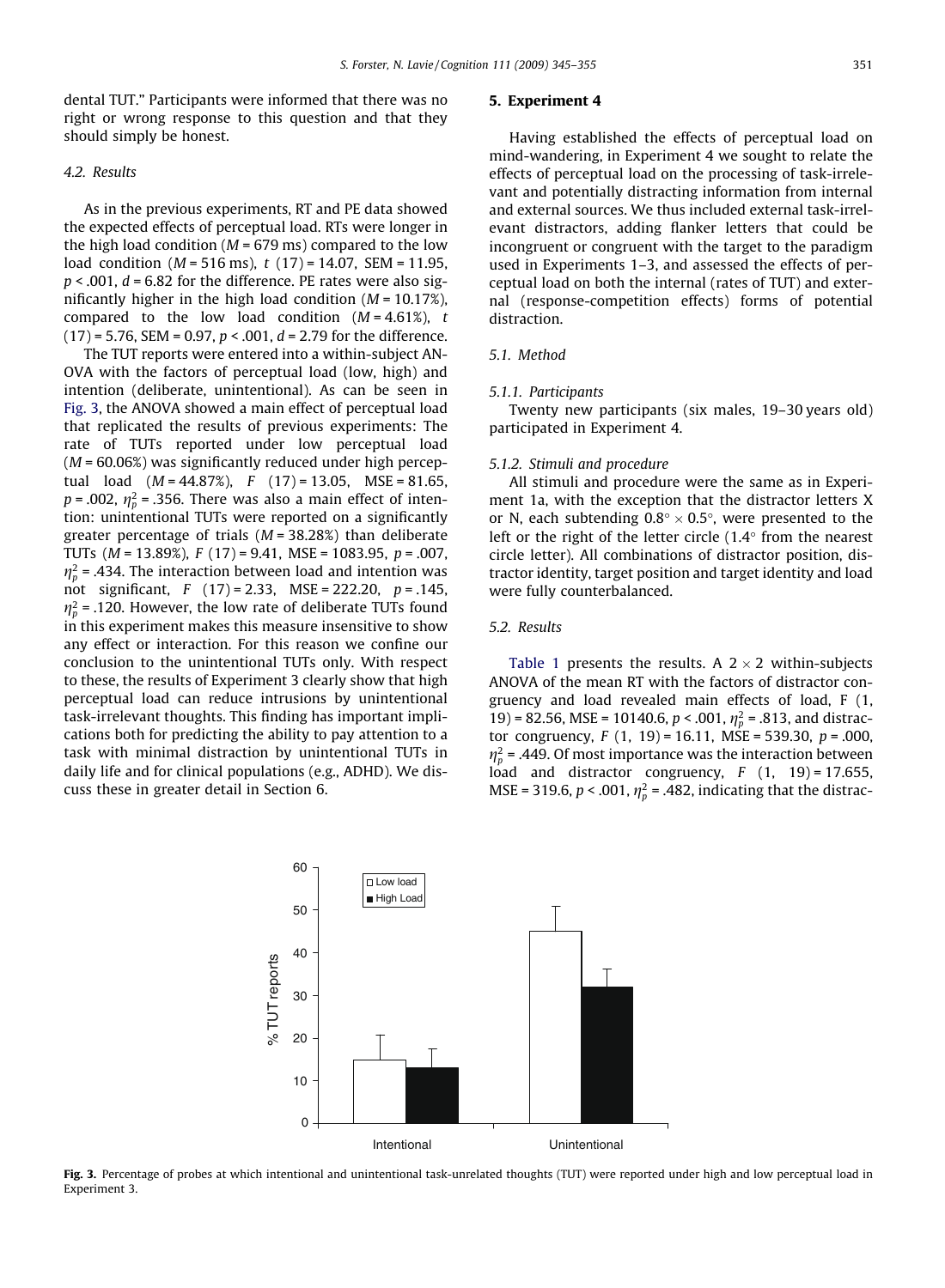#### <span id="page-7-0"></span>Table 1

Experiment 4: Mean RTs (SE in parentheses) and percentage error rates as a function of distractor conditions and load, and mean percentage of taskunrelated thoughts (TUTs) as a function of load.

|             | Low load | High load |
|-------------|----------|-----------|
|             |          |           |
| $RT$ (ms)   | 605 (29) | 793 (36)  |
| % Error     |          | 17        |
| C           |          |           |
| $RT$ (ms)   | 567 (24) | 789 (36)  |
| % Error     | 4        | 16        |
| <b>TUTs</b> | 41.25%   | 51.90%    |
|             |          |           |

Note.  $I =$  incongruent distractor,  $C =$  congruent distractor.

tor response-competition effect under low load (distractor effect  $M = 38$  ms, t (19) = 5.13, SEM = 7.33,  $p < .001$ ,  $d = 2.35$ ) was significantly reduced with high load (distractor effect  $M = 4$  ms,  $t < 1$ ). These results replicate previous findings (e.g., [Lavie & Cox, 1997](#page-9-0)), demonstrating a significant reduction in interference from external distractors under high perceptual load.

A 2  $\times$  2 ANOVA on the PE rates also revealed main effects of load,  $F(1, 19) = 50.61$ , MSE = 46.73,  $p < .001$ ,  $\eta_p^2$  = .727, and distractor congruency, F (1, 19) = 32.90,  $MSE = 2.88$ ,  $\eta_p^2 = .634$ ,  $p < .001$ . Although the load  $\times$  congruency interaction was not significant,  $F(1, 19) = 1.30$ , MSE = 8.09,  $p = .269$ ,  $\eta_p^2 = .064$ , the numerical trends seen in Table 1 were in the same direction as the RT.

As in Experiments 1–3, high perceptual load has also significantly reduced the rate of TUTs reported in this experiment (for the high load  $M = 41.25%$ , for low load  $M = 51.90\%$ , t (19) = 3.43, SEM = 3.10, p = .003, d = 1.57 for the difference. Furthermore, there was a significant correlation between the effect of perceptual load on TUTs and on the distractor response-competition effects both when these were calculated as the mean I–C under each level of load, Pearson  $r(20)$  = .489,  $p = .029$ , and when individual differences in the baseline RT were accounted for by computing the percentage RT increase in the incongruent (vs. congruent) distractor conditions under the different levels

of load, Pearson  $r(20) = .571$ ,  $p = .009$  (see Fig. 4). This correlation was not due to variations in the extent to which load has increased the demand of the search task as it remained significant when individual variations in the magnitude of the main effect of load on RTs were partialed out,  $r(17) = .491$ ,  $p = .033$  (for the same correlation with distractor response-competition effects calculated as percentages  $r = .599$ ,  $p = .007$ ).

The clear relationship between the magnitude of the load effects on internal (TUTs) and external (response competition) distractors across individuals suggests that these decreases in both internal and external distractors reflect one underlying focused attention ability driven by the level of perceptual load in the task.

Notice that the finding of a correlation between individual differences in the magnitude of the effect of perceptual load on internal and external distractors does not contradict previous load research by suggesting that perceptual load is less effective in reducing interference by external distractors for some individuals: Consistent with previous studies (e.g., [Forster & Lavie, 2007\)](#page-9-0), high perceptual load also eliminated distractor response-competition effects for all subjects in the present study (see Table 1), but the correlation indicates that perceptual load was most effective in reducing not only distractor effects but also TUTs for those individuals with the greatest levels of distractor effects in the conditions of low perceptual load.

## 6. General discussion

The present experiments establish that, like task-irrelevant external distractors, internal sources of distraction in the form of task-unrelated thoughts can also be modulated by the level of perceptual load in the task performed. This finding implies that, despite the obvious differences between TUTs and external distractors (e.g., TUTs are internally generated and may be drawn from long term memory processes, see [Christoff, Ream, and Gabrieli](#page-9-0) [\(2004\)](#page-9-0)), the process of the distraction of attention by task-irrelevant stimuli may involve common mechanisms



Fig. 4. Correlation between load effects on internal distractors (TUT reports) and external (response competition) distractors. Response-competition (RC) effects were calculated as the percentage increase in RTs on incongruent trials compared to congruent trials.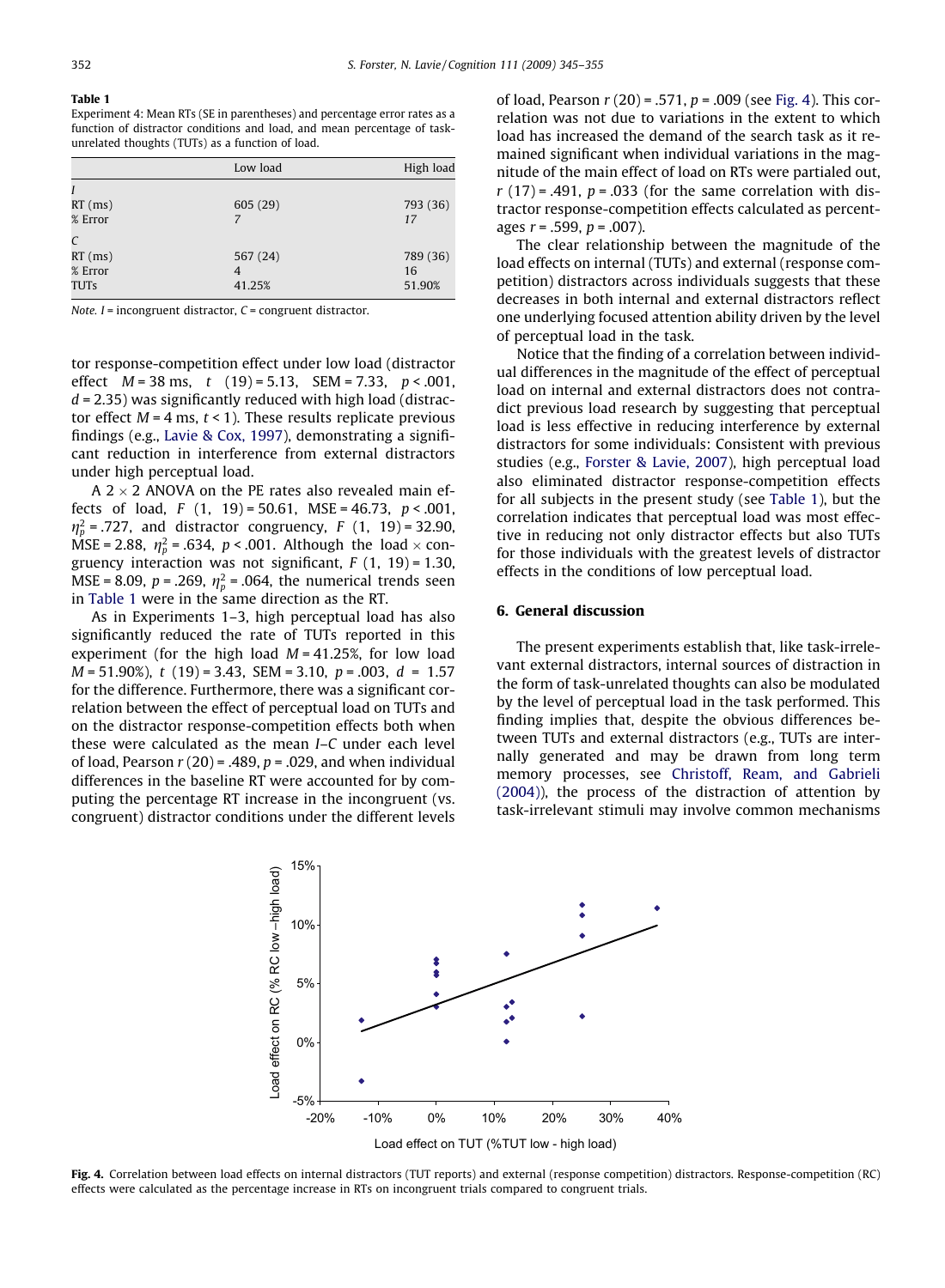(regardless of the nature of the source of distraction). The experiments further clarify that the reduction in the level of TUTs reported under high perceptual load is not simply due to a change in the demands on verbal working memory (Experiment 2), rate of responses and response feedback or the level of motivation (Experiment 1) or deliberate intention to engage in TUTs (Experiment 3).

As we have ruled out any alternative account for the effects of perceptual load in terms of a change in the extent to which the visual search task directly recruits components that are needed either for the actual production or the report of any thought (e.g., working memory, cf. [Smallwood & Schooler, 2006; Teasdale et al., 1995](#page-9-0)), these results suggest the sharing of a central perceptual processing resource (attention) between task-unrelated thoughts and the high load search task in the manner predicted by the Load Theory. Notice that in this respect the effects of perceptual load demonstrated here are rather different to the effects of other task manipulations that have been previously found to reduce TUT reports. As we discuss earlier (in the General Introduction) the previous task manipulations shown to reduce TUT reports (dual task vs single task conditions, fast vs. slow stimulus presentation rates or conditions of high vs low working memory load) have directly drawn on either thought or response components. The reduction in TUT reports in those cases may therefore be due to direct interference with thoughts or the processes involved in reporting thoughts rather than to the enhanced focusing of attention on the task.

The correlation between the effects of perceptual load on TUTs and distractor response-competition effects (Experiment 4) further demonstrates the role of a common focused attention mechanism (driven by the level of perceptual load in the task) in determining the levels of both internal and external distractor interference. The present findings therefore demonstrate that the Load Theory of attention can be generalized to determine another potent form of distraction due to mind-wandering.

Our use of a probe-caught method that did not require the participants to continuously monitor for the occurrence of a task-unrelated thought, instead asking the subjects to report what they were thinking ''just now", makes it unlikely that the results could be attributed to alternative accounts in terms of load effects on either meta-awareness of thoughts (see [Smallwood and Schooler](#page-9-0) [\(2006\)\)](#page-9-0) or on the encoding of thoughts into memory. As our self-report measure did require participants to be sufficiently conscious of their thoughts to be able to report them, however, it remains possible that the effects of load are restricted to conscious task-unrelated thoughts but that unconscious thought processes are unaffected by load.

Interestingly, a recent study demonstrates that perceptual load can modulate unconscious processing of external task-irrelevant stimuli. [Bahrami et al. \(2008\)](#page-9-0) examined tilt after effects following adaptation to oriented gratings that were rendered invisible during adaptation with continuous flash suppression. Participants performed either a high or a low perceptual load task at fixation during adaptation to the invisible oriented gratings and showed reduced tilt after effects following the high compared to low load task, despite having no conscious perception of the gratings. It would therefore be an interesting avenue for future research to examine whether the effects of perceptual load on taskunrelated thoughts extend to unconscious thoughts.

As the first study of mind-wandering to directly manipulate task demands on attentional capacity, our conclusion that perceptual load plays a causal role in determining mind-wandering can both accommodate previous suggestions and guide future frameworks of mind-wandering. For example, it has been recently suggested that mind-wandering depends on the extent to which a task demands engagement with the external environment, and that the smaller rate of TUTs found in some studies using reading tasks compared to other studies that have used signal detection tasks is due to the greater level of task engagement in reading vs. signal detection tasks [\(Smallwood,](#page-9-0) [Fishman et al., 2007\)](#page-9-0).

Our present application of Load Theory to mind-wandering can clarify the concept of task engagement by suggesting that the level of task engagement would depend on the level of perceptual load in the task. Notice that this proposal does not rely on a taxonomy of tasks that are supposed to always demand greater or lesser levels of engagement. Instead we propose that any type of task may be prone to more or less TUT depending on the level of perceptual load it involves. For instance a signal detection task conducted under conditions of high perceptual load would be predicted to be less prone to mind-wandering than either the same task with low perceptual load or a reading task of a low perceptual load (e.g., repeated reading of the same words).

In this way, Load Theory offers a theoretical framework for determining levels of task-engagement and (conversely) task-unrelated thought. A fruitful direction for future research would be to explore this suggestion by measuring TUT whilst employing a previously established manipulation of perceptual load during a signal detection task (e.g., see [Macdonald & Lavie, 2008\)](#page-9-0).

By demonstrating the effect of perceptual load on taskunrelated thought, the present study represents a first stage in the application of load theory to internal distractors. Load theory makes a clear distinction between the effects of perceptual load and of executive control load on distractor processing, Whereas high perceptual load reduces distractor processing, high levels of cognitive load increase distraction due to reduced ability to suppress irrelevant information (e.g., see [Lavie et al. \(2004\)\)](#page-9-0). With respect to TUTs this would lead to an interesting counterintuitive prediction that high cognitive load would lead to an increased rate of TUT. A major obstacle, however, to testing this second prediction of load theory would be that, as has been discussed above, various components of executive control appear likely to be involved in the production of any thought (indeed it has been shown that increasing working memory load decreases TUT, [Teasdale et al.,](#page-10-0) [1993; Teasdale et al., 1995](#page-10-0), presumably by directly interfering with the production of thought).

Finally, by identifying perceptual load as means by which to reduce levels of task-unrelated thoughts, the present findings also suggest that perceptual load may be useful in applied and clinical settings. As discussed above, task-unrelated thoughts have been shown to interfere with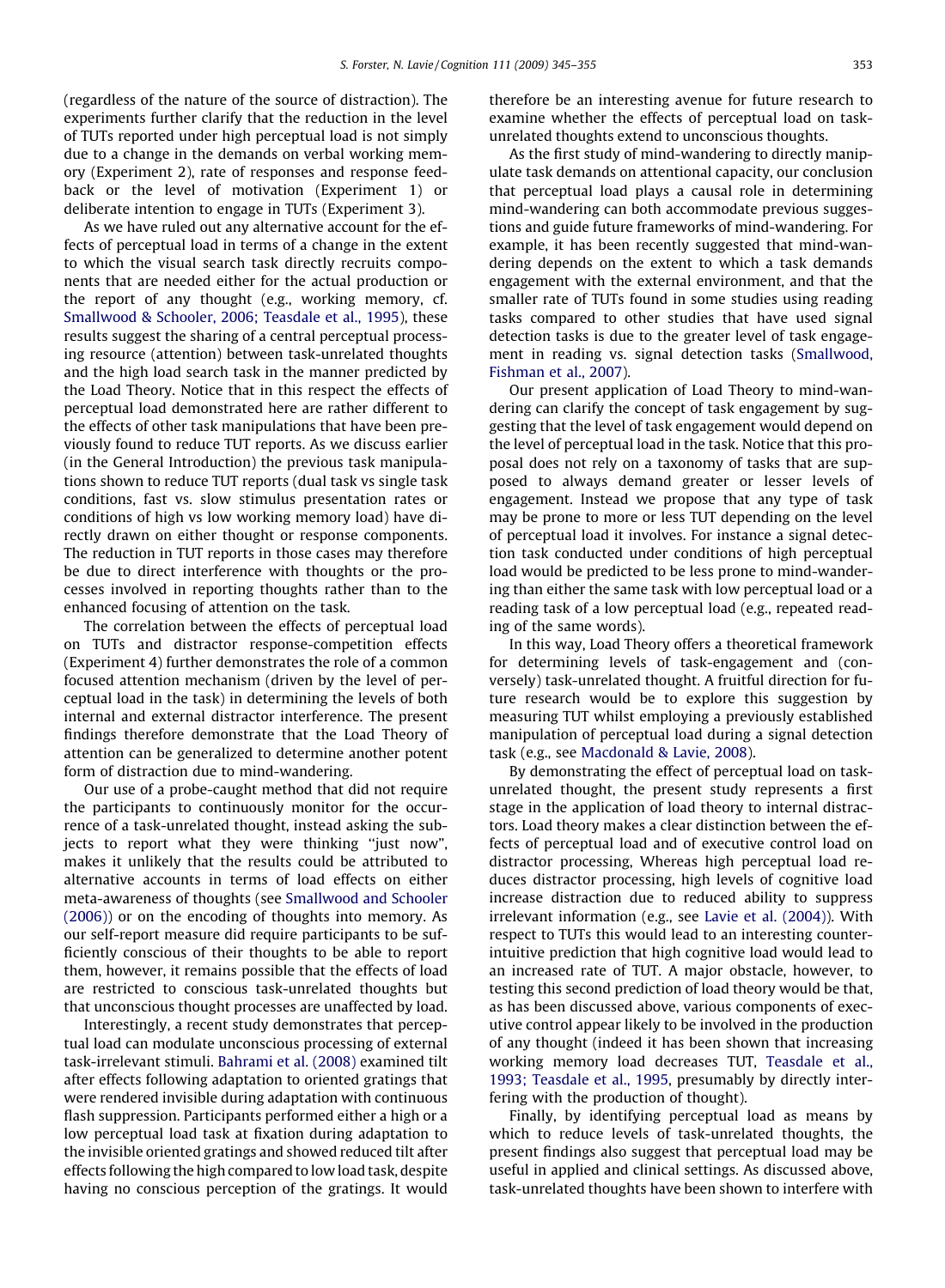<span id="page-9-0"></span>performance on a wide range of tasks – future research should investigate the possibility that perceptual load may protect against such interference by assessing the effect of TUTs on the performance of tasks modified to have high and low perceptual load. Another important implication of these results would be that higher levels of perceptual load could temporarily alleviate the unusually high levels of mind-wandering and task-unrelated thoughts associated with ADHD (Shaw & Giambra, 1993) or the intrusive task-unrelated thoughts associated with clinical disorders such as post-traumatic stress disorder (e.g., see Falsetti, Monnier, and Resnick (2005) and Obsessive Compulsive Disorder (e.g., see Clark and O'Conner (2005)). We are currently testing these hypotheses.

## Acknowledgments

This research was supported by a Welcome Trust award (WT080568MA) to Nilli Lavie.

We thank Sarah Hurcomb for her assistance in data collection.

#### References

- Antrobus, J. S. (1968). Information theory and stimulus-independent thought. British Journal of Psychology, 59, 423–430.
- Baddeley, A. (1986). Working memory. Oxford: Clarendon.
- Bahrami, B., Carmel, D., Walsh, V., Rees, G., & Lavie, N. (2008). Spatial attention can modulate unconscious orientation processing. Perception, 37(10), 1520–1528.
- Bahrami, B., Lavie, N., & Rees, G. (2007). Attentional load modulates responses of human primary visual cortex to invisible stimuli. Current Biology, 17(6), 509–513.
- Brand-D'Abrescia, M., & Lavie, N. (2007). Distractor effects during processing of words under load. Psychonomic Bulletin and Review, 14(6), 1153–1157.
- Cartwright-Finch, U., & Lavie, N. (2006). The role of perceptual load in Inattentional Blindness. Cognition, 102(3), 321–340.
- Christoff, K., Ream, J. M., & Gabrieli, J. D. E. (2004). Cognitive and neural basis of spontaneous thought processes. Cortex, 40, 623–630.
- Clark, D. A., & O'Conner, K. (2005). Thinking is believing: Ego-dystonic intrusive thoughts in obsessive-compulsive disorder. In D. A. Clark (Ed.), Intrusive thoughts in clinical disorders. New York: The Guilford Press.
- Dalton, P., Lavie, N., & Spence, C. (2008). The role of working memory in tactile selective attention. Quarterly Journal of Experimental Psychology, in press [Epub ahead of print].
- De Fockert, J. W., Rees, G., Frith, C. D., & Lavie, N. (2001). The role of working memory in visual selective attention. Science, 291(5509), 1803–1806.
- Falsetti, S. A., Monnier, J., & Resnick, H. S. (2005). Intrusive thoughts in posttraumatic stress disorder. In D. A. Clark (Ed.), Intrusive thoughts in clinical disorders. New York: The Guilford Press.
- Forster, S., & Lavie, N. (2007). High perceptual load makes everybody equal – Eliminating individual differences in distractibility with load. Psychological Science, 18, 377–381.
- Forster, S., & Lavie, N. (2008a). Attentional capture by entirely irrelevant distractors. Visual Cognition, 16, 200–214.
- Forster, S., & Lavie, N. (2008b). Failures to ignore entirely irrelevant distractors: The role of load. Journal of Experimental Psychology: Applied, 14(1), 73–83.
- Giambra, L. M. (1995). A laboratory method for investigating influences on switching attention to task-unrelated imagery and thought. Consciousness and Cognition, 4, 1–21.
- Jonides, J., & Yantis, S. (1988). Uniqueness of abrupt visual onset in capturing attention. Perception and Psychophysics, 43, 346–354.
- Kahneman, D., & Treisman, A. (1984). Changing views of attention and automaticity. In R. Parasuraman, D. R. Davies & J. Beatty (Eds.), Variants of attention (pp. 29–61). New York: Academic Press.
- Lavie, N. (1995). Perceptual load as a necessary condition for selective attention. Journal of Experimental Psychology-Human Perception and Performance, 21, 451–468.
- Lavie, N. (2000). Selective attention and cognitive control: Dissociating attentional functions through different types of load. In S. Monsell & J. Driver (Eds.), Attention and performance XVIII (pp. 175–194). Cambridge, Massachusetts: MIT press.
- Lavie, N. (2005). Distracted and confused?: Selective attention under load. Trends in Cognitive Sciences, 9, 75–82.
- Lavie, N. (2006). The role of perceptual load in visual awareness. Brain Research, 1080(1), 91–100.
- Lavie, N., & Cox, S. (1997). On the efficiency of visual selective attention: Efficient visual search leads to inefficient distractor rejection. Psychological Science, 8, 395–398.
- Lavie, N., & Fox, E. (2000). The role of perceptual load in negative priming. Journal of Experimental Psychology-Human Perception and Performance, 26, 1038–1052.
- Lavie, N., Hirst, A., de Fockert, J. W., & Viding, E. (2004). Load theory of selective attention and cognitive control. Journal of Experimental Psychology: General, 133, 339–354.
- Lavie, N., Ro, T., & Russell, C. (2003). The role of perceptual load in processing distractor faces. Psychological Science, 14, 510–515.
- Lavie, N., & Tsal, Y. (1994). Perceptual load as a major determinant of the locus of selection in visual-attention. Perception and Psychophysics, 56, 183–197.
- Logan, G. D. (1978). Attention in character-classification tasks: Evidence for the automaticity of component stages. Journal of Experimental Psychology: General, 107, 32–63.
- Macdonald J., & Lavie N. (2008). Load induced blindness. Journal of Experimental Psychology: Human Perception and performance, 34(5), 1078—1091.
- Manly, T., Heutink, J., Davison, B., Gaynord, B., Greenfield, E., Parr, A., et al. (2004). An electronic knot in the handkerchief: 'Content free cueing' and the maintenance of attentive control. Neuropsychological Rehabilitation, 14(1–2), 89–116.
- McKiernan, K. A., D'Angelo, B. R., Kaufman, J. N., & Binder, J. R. (2006). Interrupting the ''stream of consciousness": An fMRI investigation. Neuroimage, 29, 1185–1191.
- Rees, G., Frith, C. D., & Lavie, N. (1997). Modulating irrelevant motion perception by varying attentional load in an unrelated task. Science, 278, 1616–1619.
- Schooler, J. W., Reichle, E. D., & Halpern, D. V. (2004). Zoning out while reading: Evidence for dissociations between experience and metaconsciousness. In D. T. Levin (Ed.), Thinking and seeing: Visual metacognition in adults and children (pp. 203–226). Cambridge, MA: MIT Press.
- Schwartz, S., Vuilleumier, P., Hutton, C., Maravita, A., Dolan, R. J., & Driver, J. (2005). Attentional load and sensory competition in human vision: Modulation of fMRI responses by load at fixation during taskirrelevant stimulation in the peripheral visual field. Cerebral Cortex, 15, 770–786.
- Segal, S. J., & Fusella, V. (1970). Influence of imaged pictures and sounds on detection of visual and auditory signals. Journal of Experimental Psychology, 83, 458–464.
- Shaw, G. A., & Giambra, L. (1993). Task-unrelated thoughts of collegestudents diagnosed as hyperactive in childhood. Developmental Neuropsychology, 9, 17–30.
- Smallwood, J. M., Baracaia, S. F., Lowe, M., & Obonsawin, M. (2003). Task unrelated thought whilst encoding information. Consciousness and Cognition, 12, 452–484.
- Smallwood, J. M., Davies, J. B., Heim, D., Finnigan, F., Sudberry, M., O'Connor, R., et al. (2004). Subjective experience and the attentional lapse: Task engagement and disengagement during sustained attention. Consciousness and Cognition, 13, 657–690.
- Smallwood, J., Fishman, D. J., & Schooler, J. W. (2007). Counting the cost of an absent mind: Mind wandering as an underrecognized influence on educational performance. Psychonomic Bulletin and Review, 14, 230–236.
- Smallwood, J., McSpadden, M., & Schooler, J. W. (2007). The lights are on but no one's home: Meta-awareness and the decoupling of attention when the mind wanders. Psychonomic Bulletin and Review, 14, 527–533.
- Smallwood, J., O'Connor, R. C., Sudberry, M. V., Haskell, C., & Ballantyne, C. (2004). The consequences of encoding information on the maintenance of internally generated images and thoughts: The role of meaning complexes. Consciousness and Cognition, 13, 789–820.
- Smallwood, J., & Schooler, J. W. (2006). The restless mind. Psychological Bulletin, 132, 946–958.
- Teasdale, J. D., Dritschel, B. H., Taylor, M. J., Proctor, L., Lloyd, C. A., Nimmo-Smith, I., et al. (1995). Stimulus-independent thought